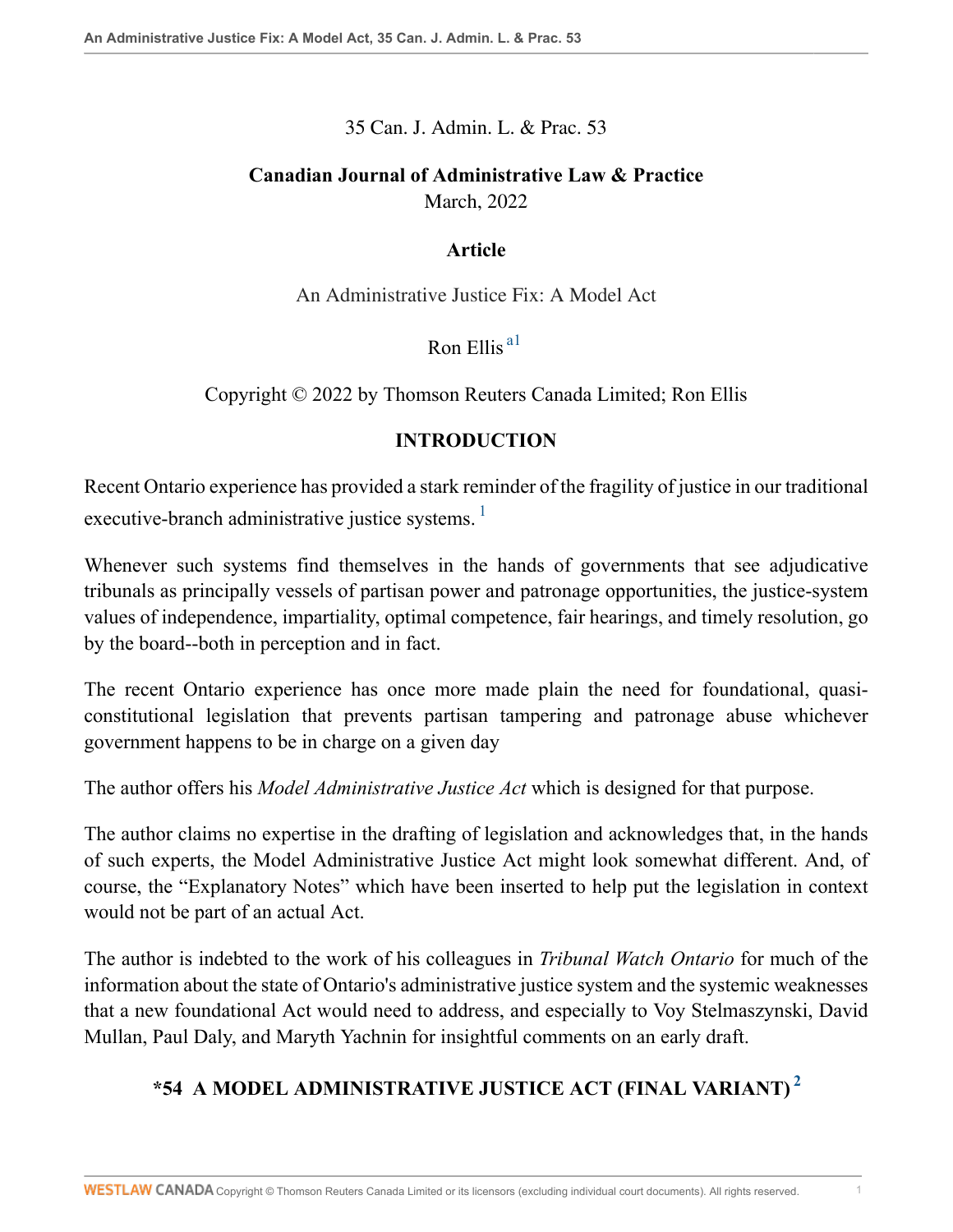### **PART I: PURPOSE, INTERPRETATION, SCOPE, APPLICATION**

### **Purpose**

1. The purpose of this Act is to ensure:

a. that the independence and impartiality of Ontario's adjudicative tribunals and their members are compliant with the common-law requirements of adjudicator independence and impartiality, as defined, for greater certainty, by the jurisprudence grounded in the 1985, Supreme Court of Canada decision in *Valente v. The Queen*;

b. that the processes pursuant to which Ontario's adjudicative tribunals exercise their adjudicative powers are compliant with the common-law principles of natural justice and procedural fairness;

c. that Ontario's adjudicative tribunals exercise their adjudicative functions in as efficient and timely a manner as is reasonably possible; and

d. that Ontario's adjudicative tribunals and their members are optimally competent, expert, inclusive, and accessible.

### **Definitions**

2. In this Act,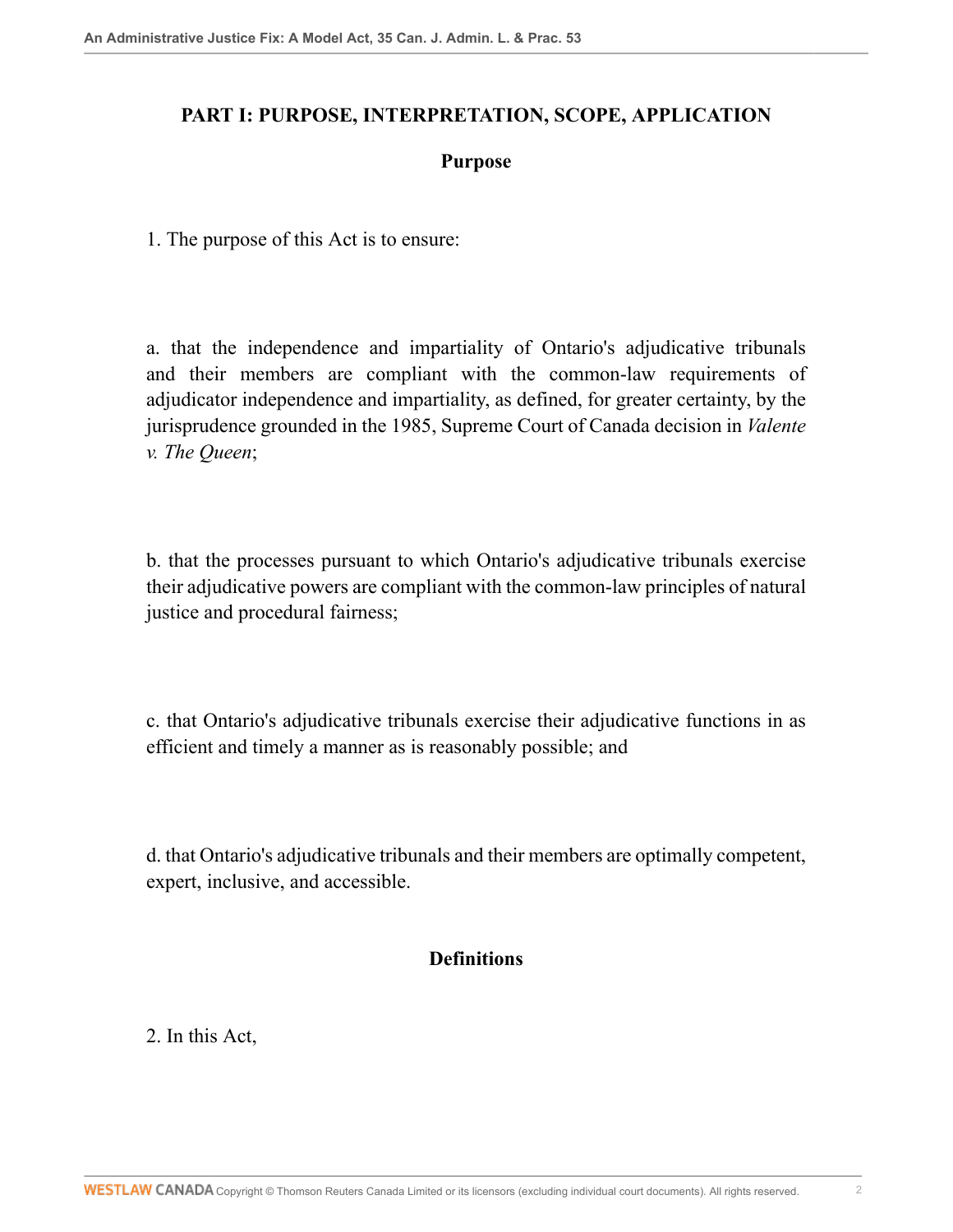"adjudicative tribunal" and "tribunal" means an entity or individual office holder not designated a "court" or "judge" but authorized by statute to exercise an adjudicative, rights-based resolution function respecting disputes arising under a statute that the Council determines to be a function that would otherwise have fallen within the jurisdiction of the courts, but not including individuals or panels of individuals commonly known as "arbitrators" whose statutory authority to exercise their adjudicative function is contingent on their being selected for the adjudicative role by agreement of the parties to the adjudication;

"Administrative Justice System" and "System" means the part of Ontario's system for the rights-based resolution of disputes that is comprised not of courts and judges but of tribunals and their members also known as the "Tribunal Justice System";

<span id="page-2-0"></span>"chair' means the chair of a tribunal and, in the case of a cluster of adjudicative tribunals, the associate chair of each of the clustered tribunals  $3$  as well as the cluster's executive chair;

**\*55** "Council" means the independent, non-partisan entity known as the "Administrative Justice Council" as constituted, structured, organized, funded empowered and administered in accordance with the provisions of Part II of this Act;

<span id="page-2-1"></span>"Ministry" means "the Ministry of Administrative Justice";<sup>[4](#page-23-1)</sup>

"member" and "tribunal member" means any individual person employed by a tribunal or appointed to a tribunal position who has statutory authority to exercise the tribunal's adjudicative powers or any part thereof on a full-time or part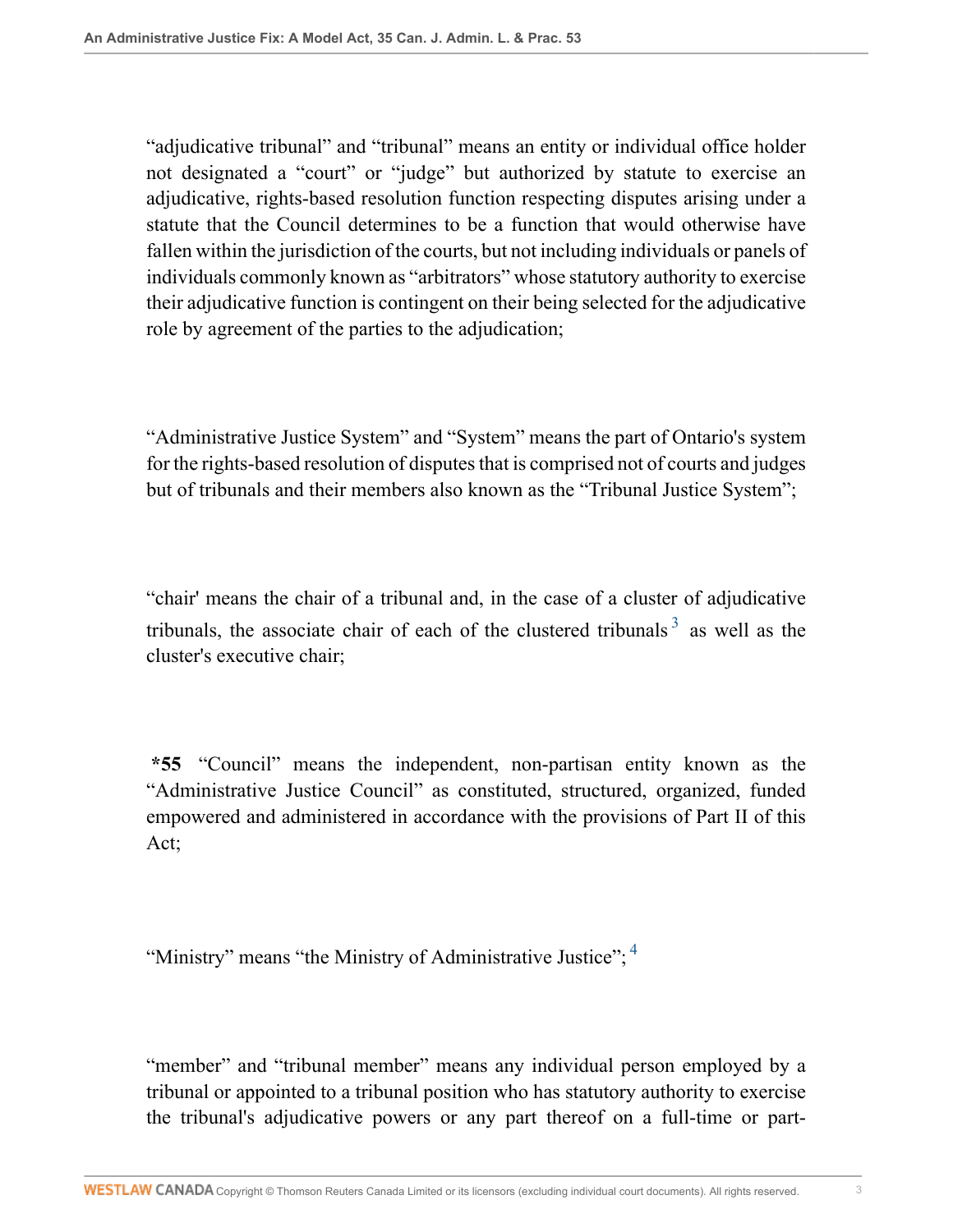time basis whether serving for a fixed or indeterminate term, including persons appointed to member positions labelled with different titles such as "chair" or "vice-chair":

"selection committee" means an ad hoc committee, whose composition has been approved by the Council, which is established for the purpose of assessing the qualifications of candidates for appointment to fill a tribunal member-position vacancy or pending vacancy (including, for greater certainty, candidates for appointment to fill vacancies in chair positions) and recommending to the Ministry the appointment of successful candidates.

## **Scope and Application**

3. Any selection or appointment of a member or renewal of a term of appointment of a member or denial of such renewal, or any mid-term termination of the term of a member, that does not accord with the provisions of this Act is of no force or effect.

4. This Act and its provisions shall apply to every tribunal and each of its members whose adjudicative powers are authorized by a statute enacted by the Legislative Assembly of Ontario and shall not be abrogated abridged infringed or diminished in whole or in part by the provisions of any existing or future Ontario statute or regulation unless the Legislative Assembly of Ontario has declared in an enacted and proclaimed statute that a statute or regulation that applies to a designated tribunal or any component thereof shall apply "notwithstanding The Administrative Justice Act".

5. Any notwithstanding declaration shall be deemed to have expired on the third anniversary of the proclamation of the statute in which it appears.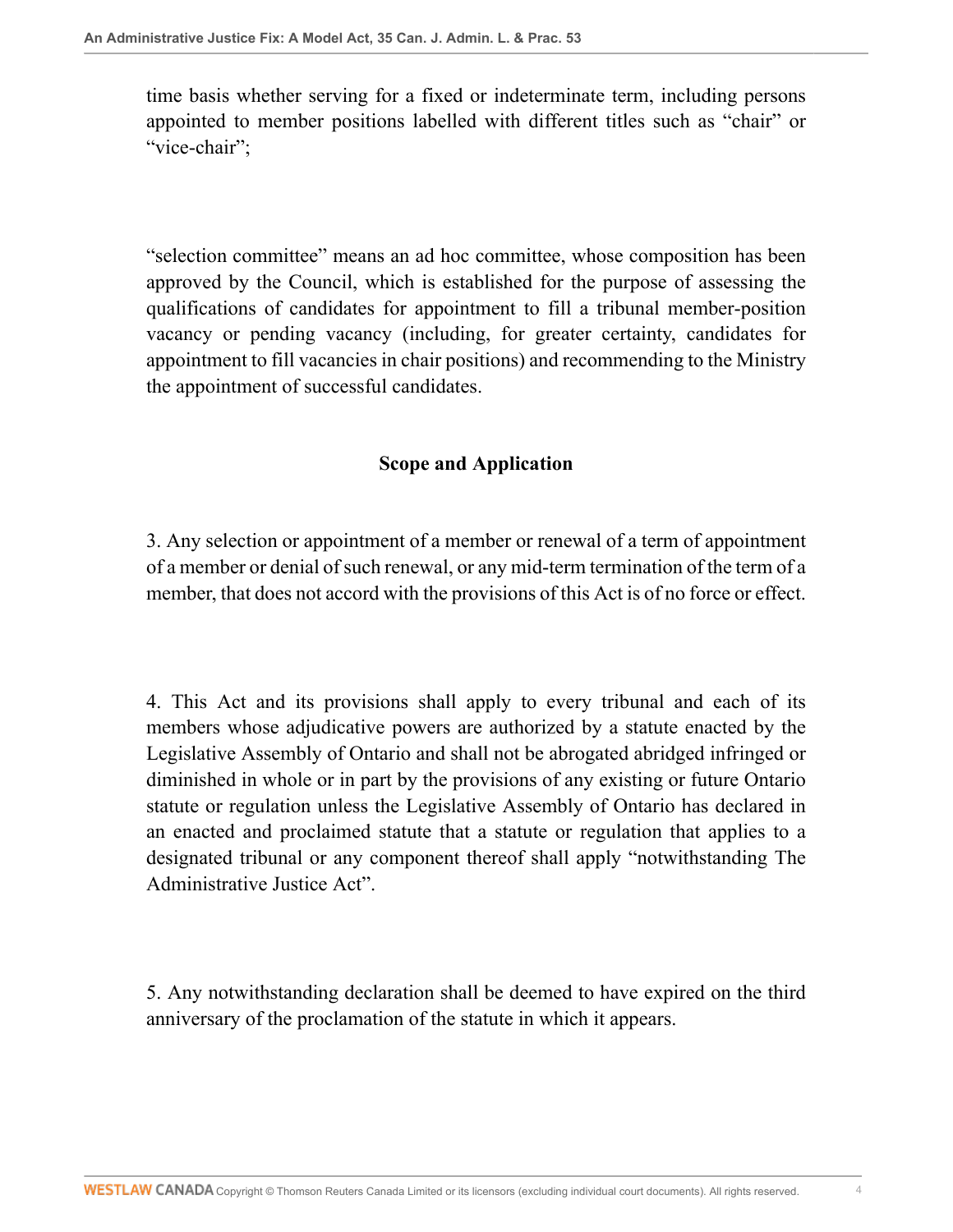6. The consequences of a deemed expiration of a notwithstanding declaration for any tribunal and its members shall be determined by the Council.

### **\*56 PART II: ADMINISTRATIVE JUSTICE COUNCIL**

#### **Structure**

7. There is hereby constituted an entity to be known as the "Administrative Justice Council" governed by an independent and non-partisan board of directors to be known as the "Board of Governors" comprised of board members appointed by the government to the following defined positions.

a. Two "judiciary" positions to be filled by retired judges of the Provincial or Superior Court, selected by the Ministry.

b. two "tribunal" positions, to be filled by persons who have senior administrative justice adjudicative experience, selected by the Society of Ontario Adjudicators and Regulators.

c. one "public interest" position to be filled by persons who are not lawyers or paralegals and who may be reasonably seen as representative of the public interest, selected by the Ministry.

d. one "labour" position, to be filled by persons with senior labour movement experience, selected by the Ontario Federation of Labour.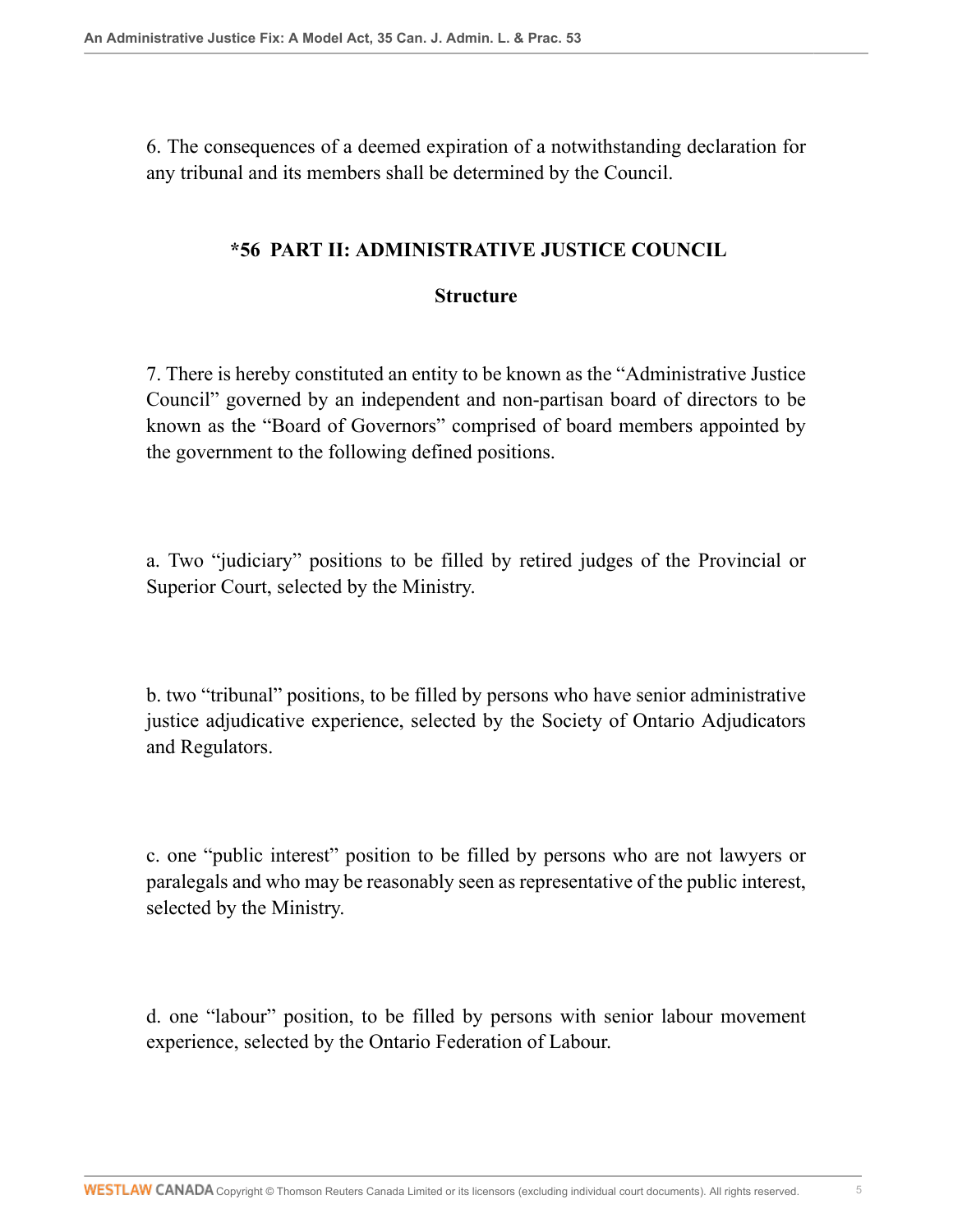e. one "business" position, to be filled by an experienced business-person, selected by the Ontario Chamber of Commerce.

f. one "legal clinic" position to be filled by a licensed lawyer or paralegal with senior community legal service clinics experience, selected by the Association of Community Legal Clinics of Ontario.

g. one "lawyer" position to be filled by a person who is a practising member of the bar, selected by the Administrative Law Section of the Ontario Bar Association.

h. one "academic" position to be filled by a person who is a tenure-stream member of an Ontario law faculty with expertise in administrative law, selected by the Board of Governors; and

i. the Chair of the Board of Governors position to be filled by a person proposed by the Ministry and whose appointment has been approved by at least seven of the other members of the Board in a secret ballot.

# **Administration of Board of Governor Appointments**

8. The Ministry shall be responsible for administering the selection of the Board members by the designated organizations and their appointment, and when a designated organization is unwilling or unable to make the designated selection in a timely manner the other appointed members of the Board shall determine the means by which that vacant position is to be filled.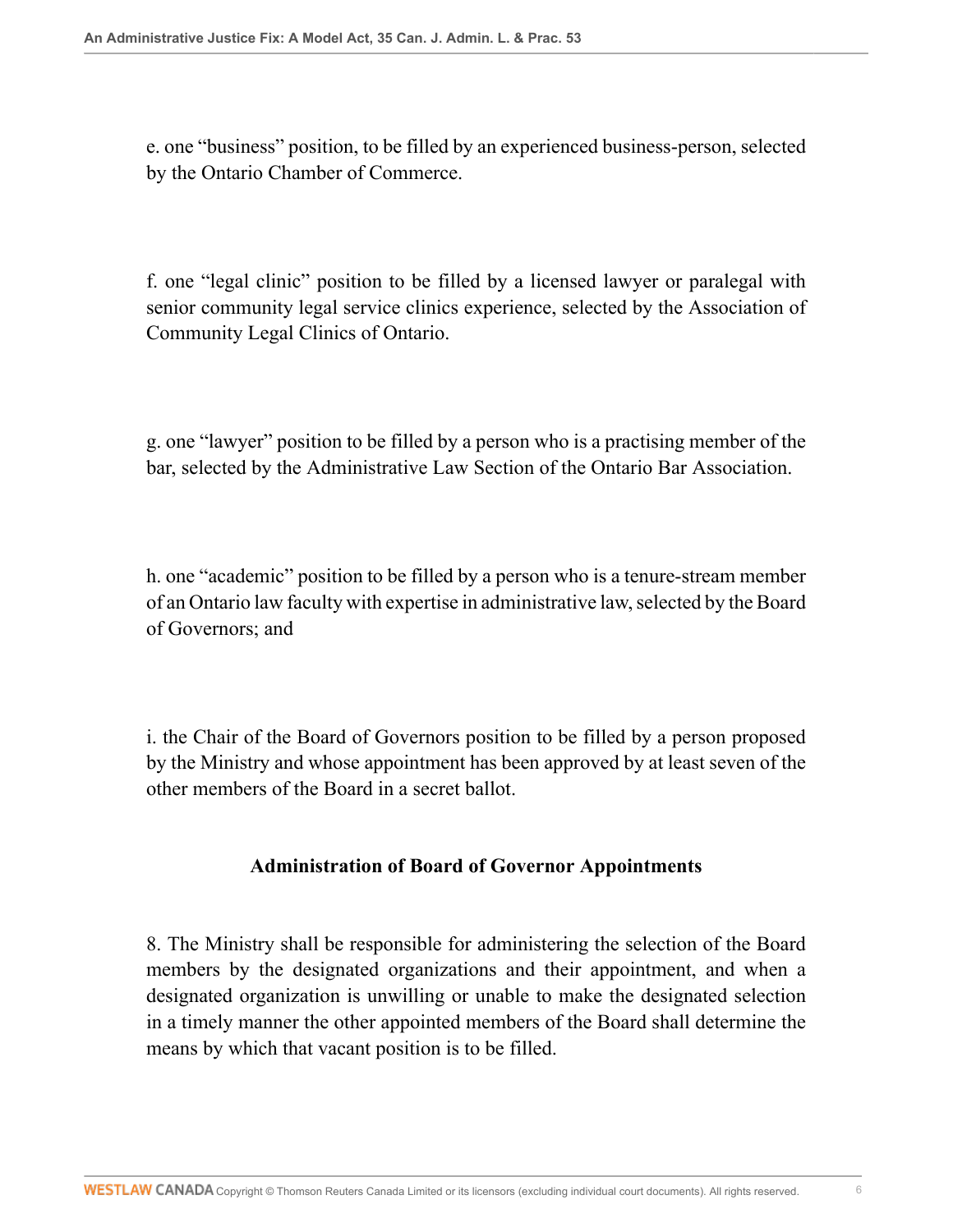### **Term of Board of Governor Appointments**

9. To allow for Board continuity, the first appointments to the Board of Governor positions other than the Chair position shall be for staggered durations of up to three years as determined by the Ministry followed by second and third renewal **\*57** appointments of three years each. The first appointment as Chair of the Board shall be for a term of three years renewable three times.

10. Renewal of appointments of Governors shall be made upon the recommendation of the Board Chair, and renewals of the Chair's appointment upon the recommendation of at least seven of the Governors voting by secret ballot in camera in the absence of the Chair.

### **Compensation of Governors**

11. Members of the Board of Governors including the Chair shall be paid a per diem fee for attendance at meetings and other engagement in the Council's business at rates determined by the Board and shall be reimbursed for reasonable travelling expenses.

# **Meetings**

12. The Board of Governors shall meet quarterly or at additional times called by the Board Chair as the Chair deems necessary or upon petition to the Chair by a majority of the Governors.

### **Administration**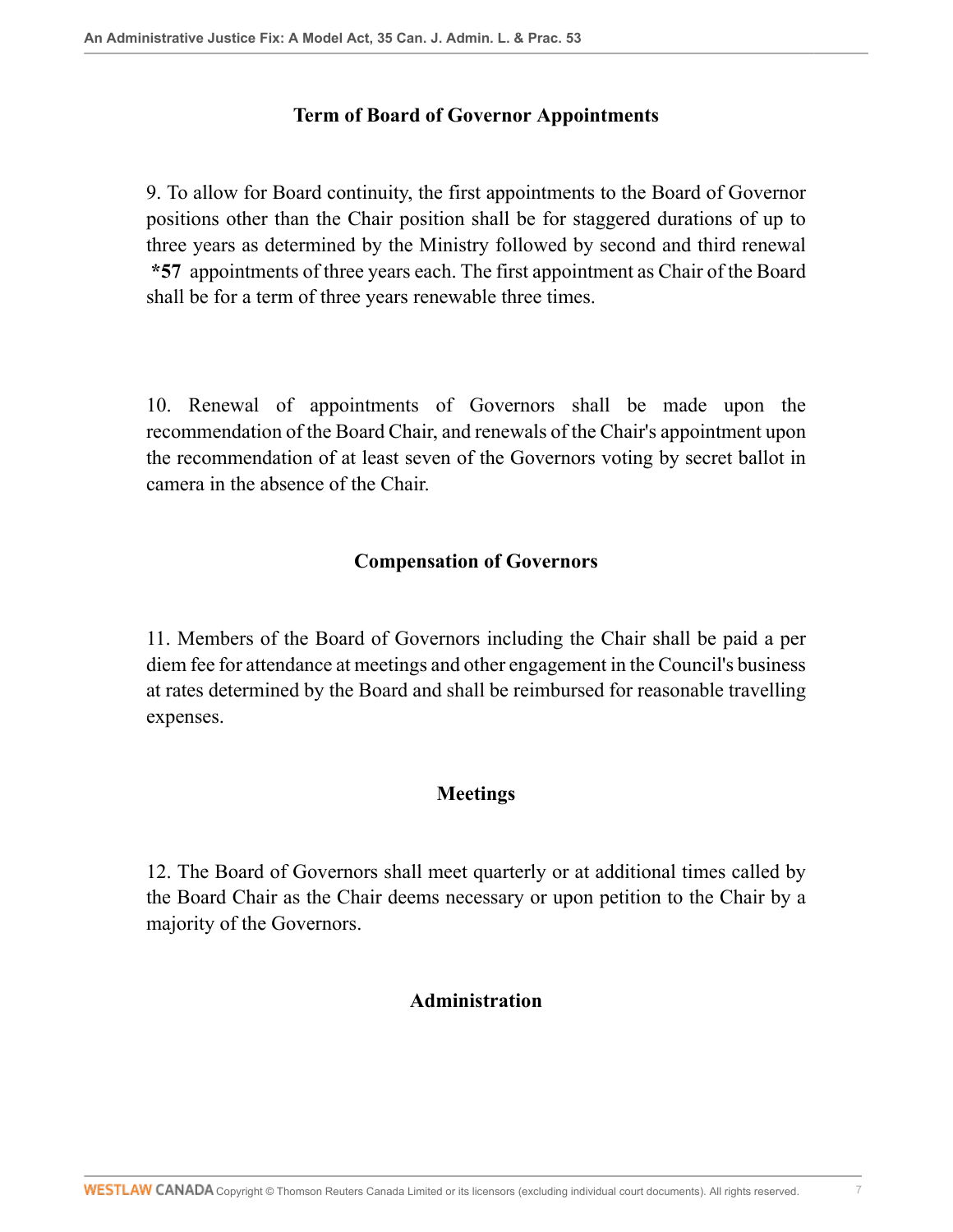13. Direction, oversight and management and the day-to-day business of the Council shall be provided by a full-time staff led by a chief executive officer to be known as the President, selected and appointed by the Board.

14. The appointment of a person to be the Council's President shall be proposed by the Board Chair, and approved by at least seven of the Governors, for an indeterminate term at a specified compensation with annual cost of living adjustments. The President may be removed by the Board by the votes of at least seven of the Governors.

## **Council's General Mandate**

15. The Council shall be responsible for maintaining an ongoing, proactive, inspector-general style oversight of the structures, operation, administration, hearing processes, procedures and performance of the administrative justice system and its various components for the purpose of identifying any failure to comply with rule-of-law, justice-system principles or to meet optimal standards of competence, expertise, inclusivity, accessibility, efficiency, and timeliness, and for the purpose of advising the Ministry concerning the need for correction or adjustment of discrepancies or short-comings in any aspect of the System or its components that come to its attention and of making a public report of any discrepancies or shortcomings that in its opinion remain unduly persistent.

16. For greater certainty, the Council's mandate shall not include reviews on the merits of any tribunal's adjudicative decision in a particular case which reviews shall remain within the traditional purview of the Ontario Superior Court of Justice.

**\*58 Adjudicator Training**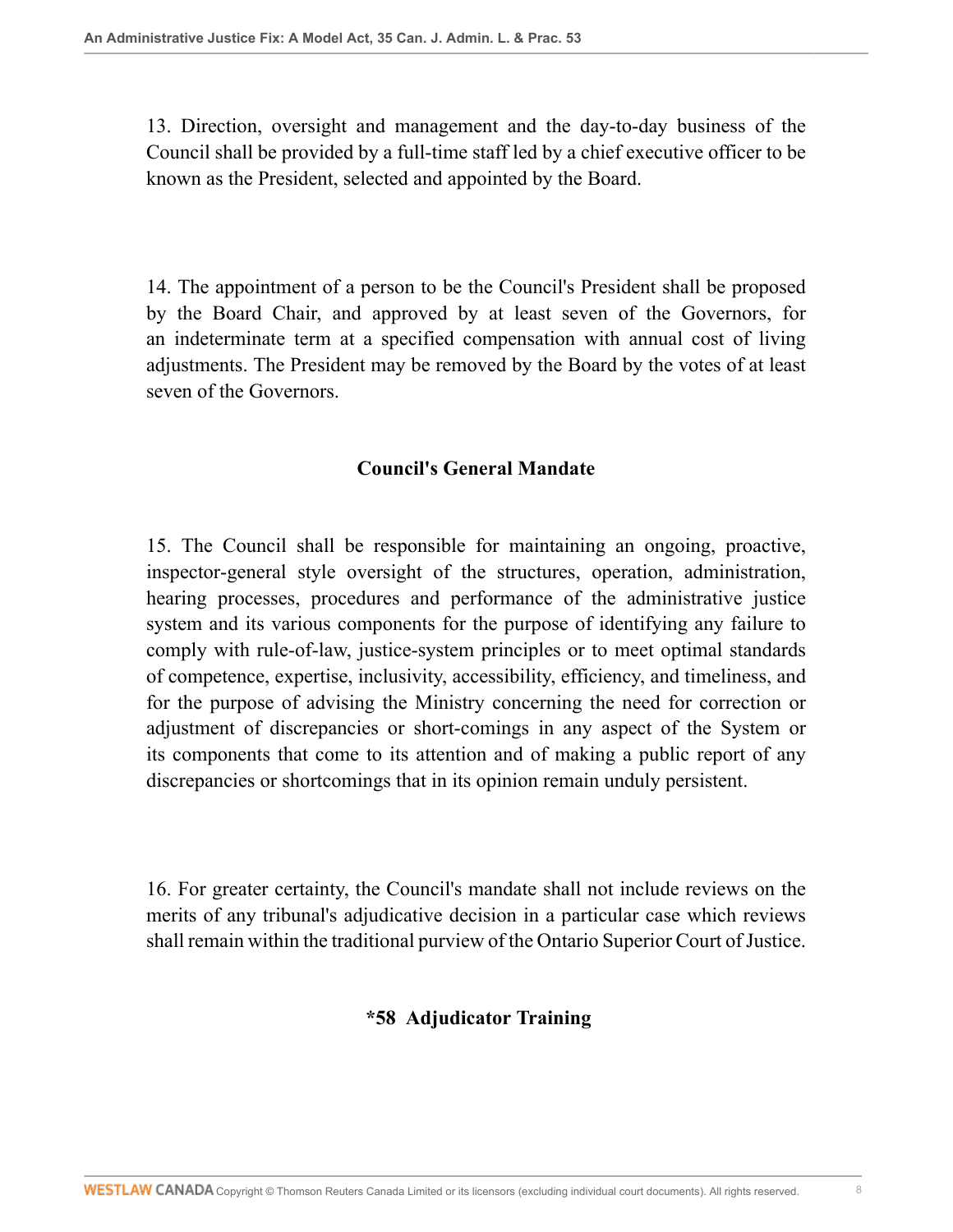17. The Council's oversight mandate shall extend to adjudicator training, both inhouse, tribunal-run programs and external professional programs.

#### **A Tribunal's Jurisprudence**

18. The Council's oversight mandate shall extend to the general quality and accessibility of each tribunal's jurisprudence.

#### **Public Accountability Documents**

19. The Council's oversight mandate shall include taking the place of the "responsible minister" in approving each of the tribunals' "public accountability documents" (other than the "ethics plan" which remains subject to the approval of the Integrity Commissioner) which a tribunal is required to have under sections 3, 4, 5 and 7 of the *Adjudicative Tribunals Accountability, Governance and Appointments Act, 2009*<sup>[5](#page-23-2)</sup> -- which is to say, the mandate and mission statement, the consultation policy, the service standard policy, and the member accountability framework.

#### <span id="page-8-0"></span>**Annual Reports**

20. Tribunal annual reports approved in advance by the Council as to their structure, scope and timing and approved as to its content by the tribunal chair shall be delivered simultaneously to the Council and to the Ministry and upon such delivery shall be deemed to be a public document.

#### **Council's Powers**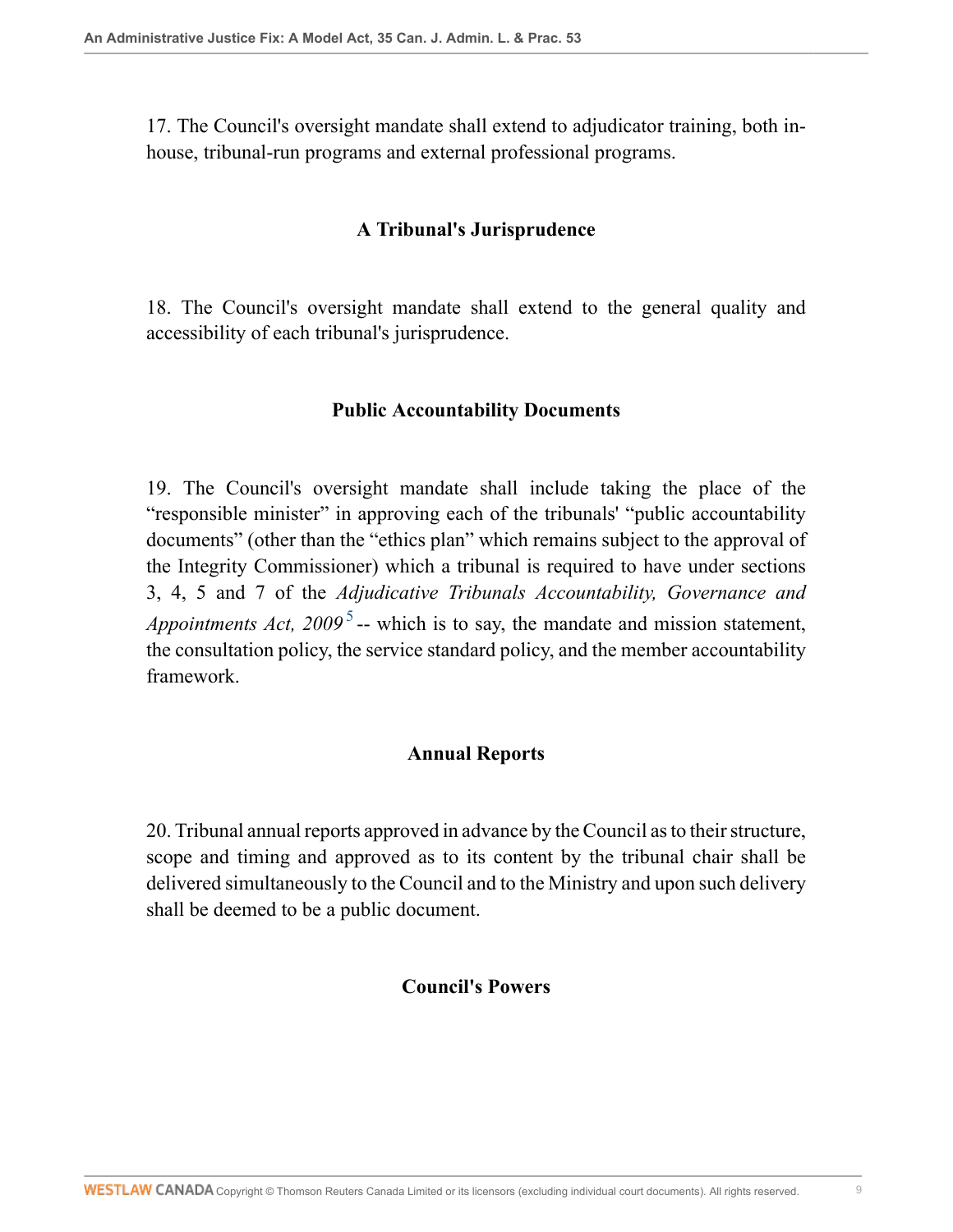21. The Council shall have all the powers necessary for or reasonably pertinent to the performance of its general mandate and of the particular functions assigned to it by the provisions of this Act, including for greater certainty the following:

a. the power to make a final determination as to whether entities or officeholders are exercising rights-based resolution functions that bring them within this Act's definition of "adjudicative tribunal" or "adjudicator";

b. the power to petition the courts for orders requiring any such entities or officeholders to comply with this Act's provisions and the government to recognize their status as a tribunal governed by this Act;

c. the power to initiate investigations of issues relevant to its mandate by investigators selected and appointed by it; and

d. the power to invest such investigators with the powers to summon and enforce the attendance of witnesses and compel them to give oral or written evidence on oath or affirmation and to require such witnesses to produce such documents or things as such investigators may consider necessary for their investigations, all in the same manner as a court of record in civil proceedings, and to accept such oral or written evidence as **\*59** such investigator considers proper whether or not it would be admissible in a court.

22. Government-initiated episodic or periodic reviews of the performance of a tribunal or member shall require the Council's prior approval of the government's choice of reviewer and of the extent and nature of the reviewer's terms of reference.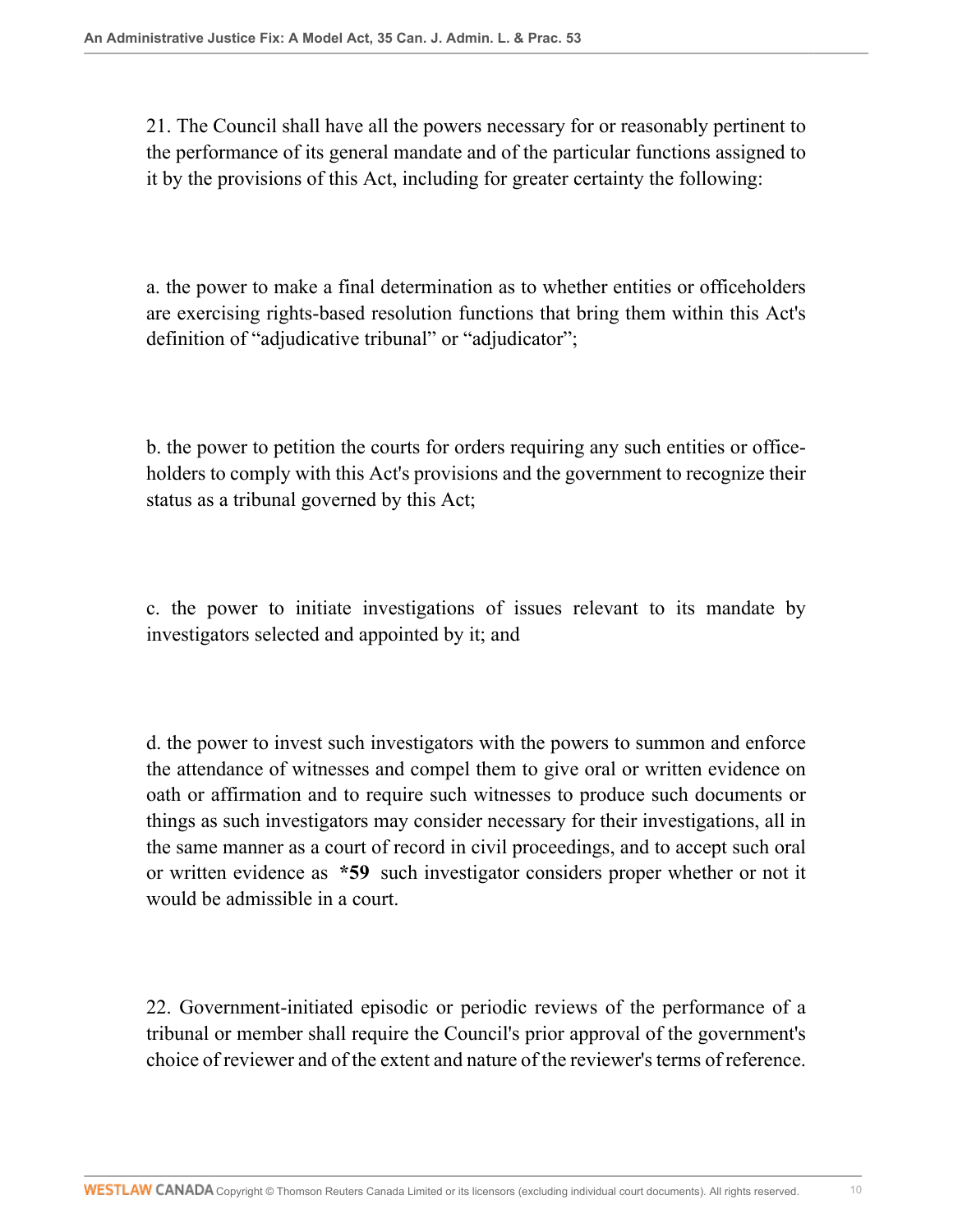#### **Advance Notice of Proposed Changes**

23. The Ministry shall provide the Council with 6 month's advance written notice of the government's intention to enact legislation or regulations or to issue directives relevant to the structures, hearing processes, operation or administration of the Administrative Justice System or any of its components together with the government's reasons for such legislation, regulations, or directives, and the Council shall provide the Ministry with its written opinion concerning the compliance and compatibility of the proposed legislation, regulation or directives with the rule-of-law, justice system principles and with the administrative justice system's standards.

#### **Inalienable Funding**

24. In each fiscal year, the government shall provide the Council with inalienable funding comprised of an annual base amount of funding of at least [TBD] dollars adjusted annually for cost-of-living increases plus [TBD]% of the total budgets for the previous year of all Ontario's tribunals and regulatory agencies, minus any unallocated surplus from the previous year.

#### **Budgets**

25. The Council's expenditure of its funds will accord with annual budgets developed by the Council in consultation with the Ministry and approved by the Board of Governors with a vote of at least seven of the members of the Board.

#### **Mandate and Powers After a Notwithstanding Declaration**

26. The Council's oversight mandate and its powers of review, investigation, advice, and reporting, including public reporting, shall extend to tribunals or members whose adjudicative powers are derived from statutes the legislature has declared to apply notwithstanding this Administrative Justice Act.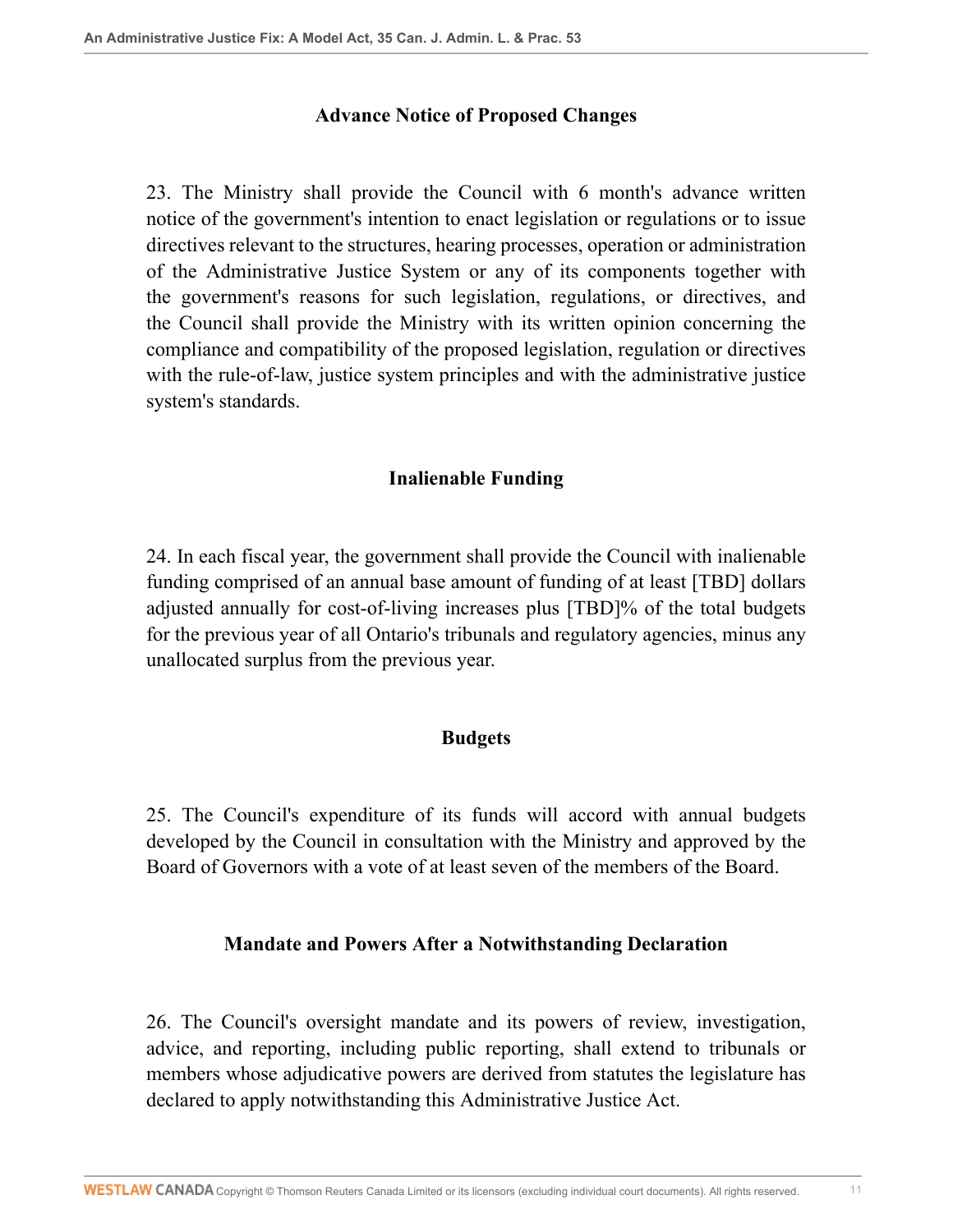## **PART III: SELECTION AND APPOINTMENT OF MEMBERS**

### **Recruitment Plan**

27. When the government proposes to appoint a member or members to fill positions in a newly created tribunal or vacancies in a tribunal's existing roster of members or to expand that roster, including, for greater certainty, vacancies in a chair position, the Ministry shall first apply to the Council for approval of a plan, to be known as a "recruitment plan", specifying:

**\*60** a. the position or positions to be filled.

b. the minimum qualifications that successful candidates will require for each position.

c. the steps in the selection process that will be followed in determining the best qualified candidate for each position.

d. the composition of the proposed selection committee; and

e. the plan for attracting qualified candidates through the publication of timely recruiting notices in the range of media best calculated to attract the interest of highly qualified and inclusive candidates.

28. The recruitment shall proceed only in accordance with a recruitment plan approved by the Council which shall be administered by the selection committee's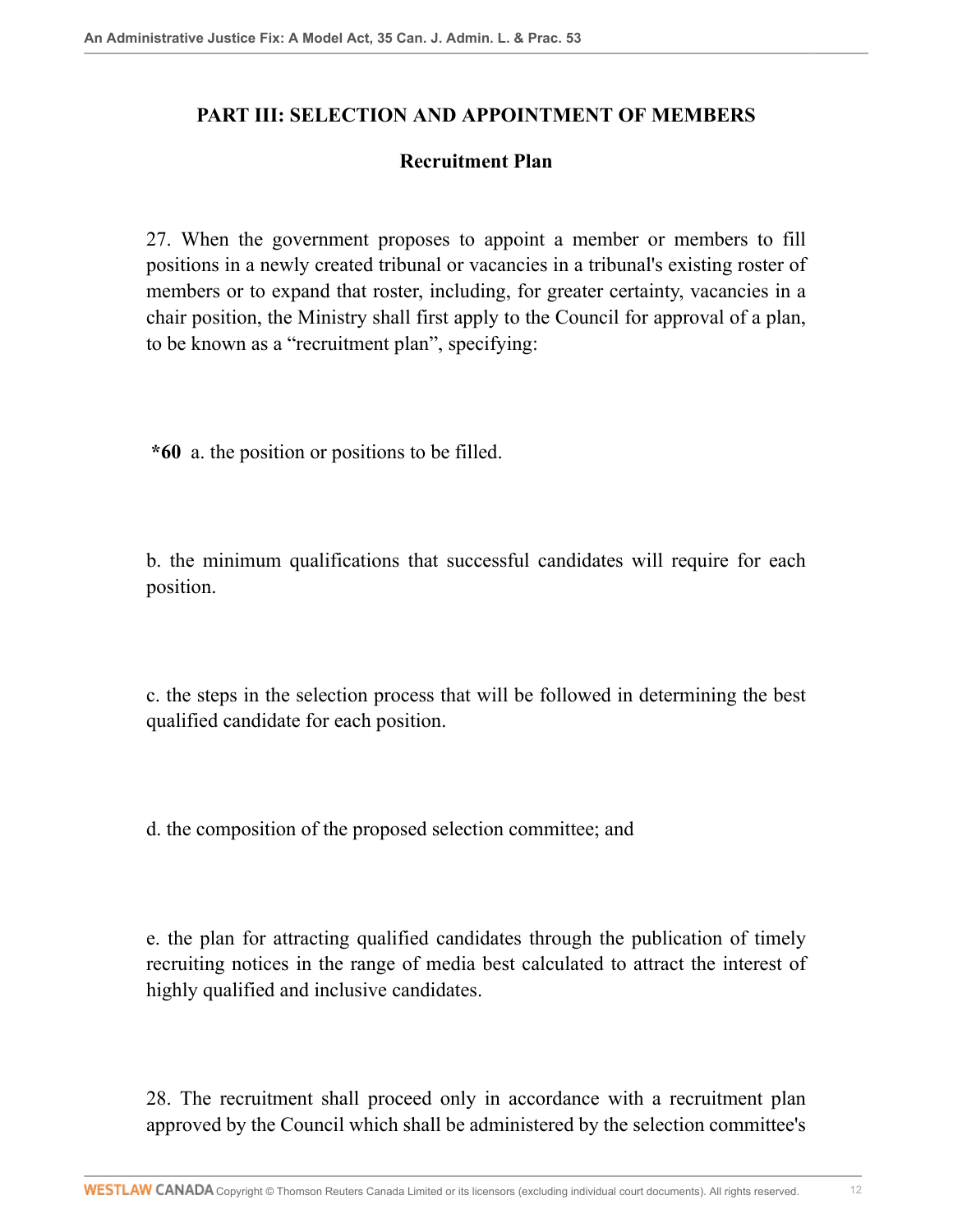designated chair with the assistance of tribunal staff subject to the Council's supervision.

### **Selection Committee Mandate**

29. Selection committees shall recommend to the Ministry the appointment of the one candidate it has determined to be the most qualified candidate for each of the vacancies covered by the recruitment plan. Candidates shall not be advised of their selection until the government has accepted the committee's recommendation.

### **Government's Options**

30. Upon receipt of a selection committee's recommendation the government shall have three options:

a. to accept the recommendation and forthwith authorize the selection committee to so advise the successful candidate and, upon the candidate's acceptance of the appointment, forthwith make the appointment.

b. to defer the appointment and forthwith ask the selection committee to reconsider its recommendation.

c. to forthwith reject the recommendation.

31. If the government chooses options b or c, the Ministry shall forthwith provide the selection committee and the Council with the government's reasons for that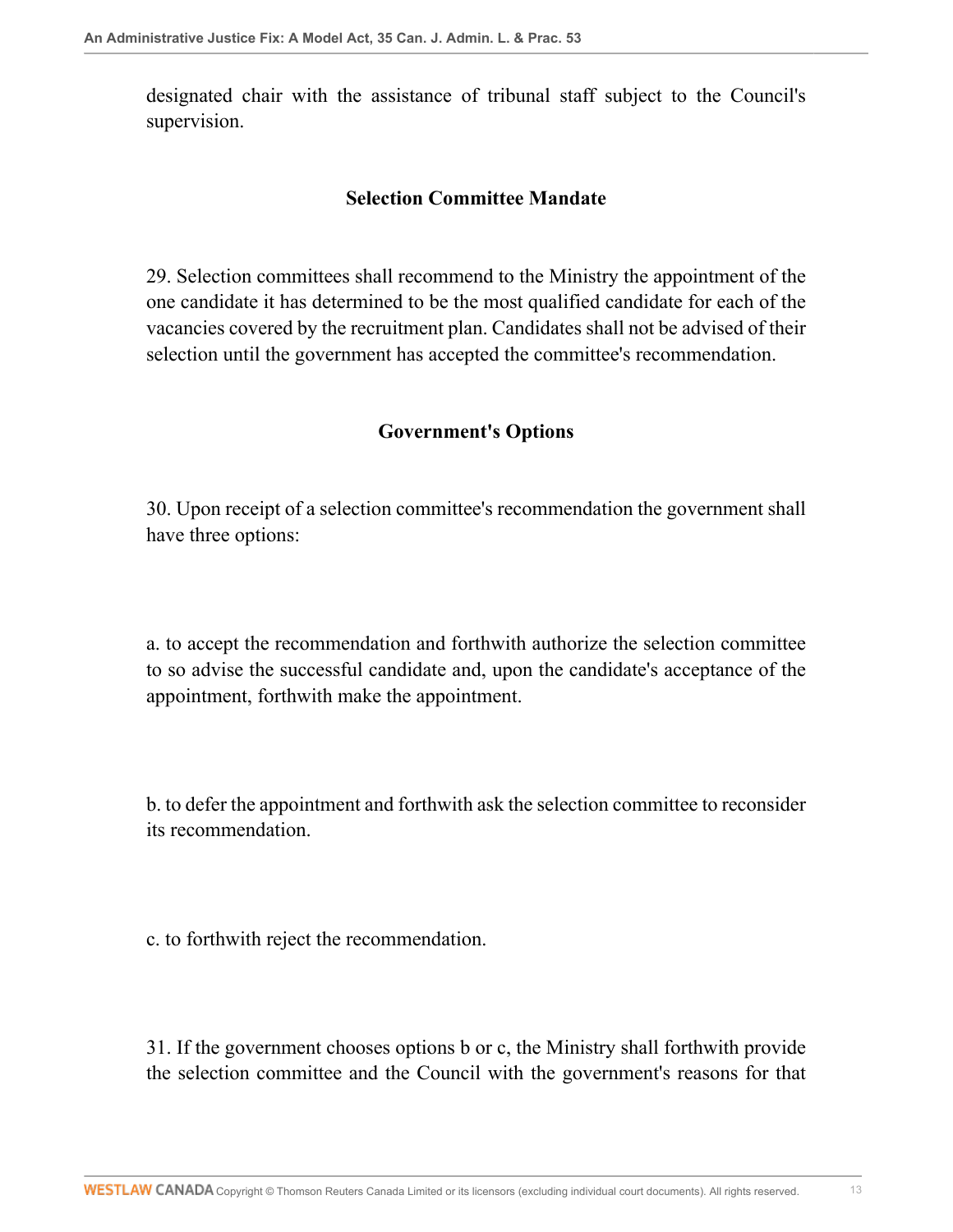decision in writing. The selection committee and the Council shall hold such reasons and the name of the candidate in confidence.

### **Selection Committee's Response**

32. Upon receipt of a government's request to reconsider a recommendation, the selection committee shall reconsider its recommendation in light of the government's reasons and either withdraw its recommendation and recommend the appointment of another candidate or affirm its original recommendation and provide the Ministry with reasons that address the government's reasons. The latter reasons and the name of the candidate in contention shall be held in confidence by the committee members and by the Ministry and government.

33. Upon receipt of a government's final rejection of a recommendation, the selection committee shall recommend the appointment of another candidate.

# **\*61 Appointments Not Partisan or Political**

34. Appointments of tribunal members by the government pursuant to the provisions of this Act are professional appointments of individuals who have participated in a competitive, merit-based, qualifications-driven selection process and they are not and shall not be considered to be--or known as--partisan or political appointments. Accordingly, appointments and the renewals of terms of appointments shall be made promptly by the government in accordance with the provisions of this Act and there shall be no further occasion for traditional, socalled "curtesy" delays in the appointment or renewal processes because of a pending election in which the government of the day may be changed.  $6\overline{ }$  $6\overline{ }$ 

# **PART IV: MEMBERS' TERMS AND RENEWALS [7](#page-23-4)**

<span id="page-13-1"></span><span id="page-13-0"></span>**Terms**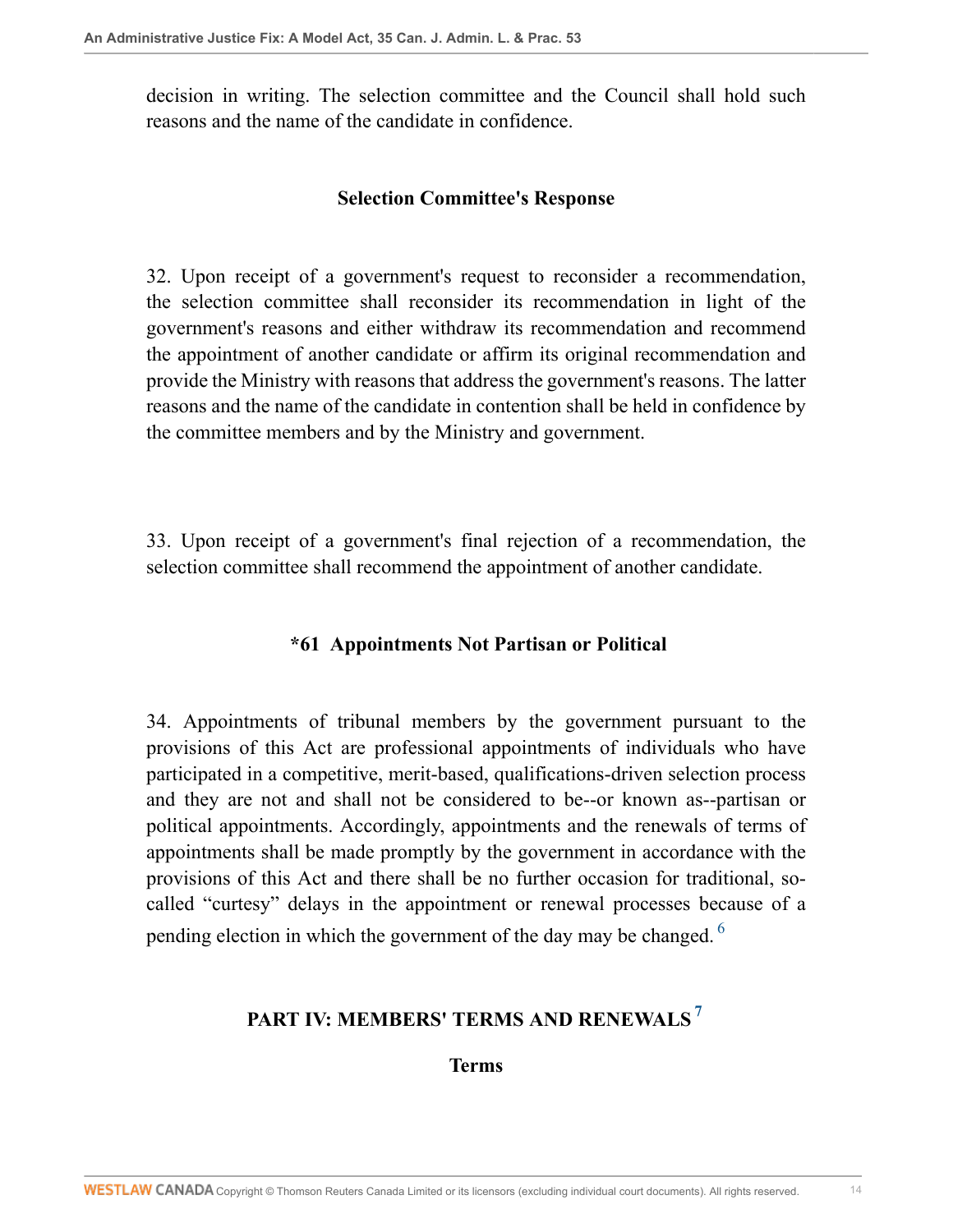35. For successful candidates for member positions, other than chair positions, their appointments shall be for the following terms:

a. For candidates with less than two years previous experience in the exercise of an adjudicative function, their first appointment as a tribunal member shall be for a term of two years, to be renewed contingent only upon the recommendation of their chair as approved by the Council, for a further three years and then upon the same contingency for another five years and then for such further terms within or beyond the limits of total service time that may be established by the Council for the members of that tribunal, as the chair may recommend and the Council approve.

b. For candidates with two years or more experience in the exercise of an adjudicative function, their first appointment as a tribunal member shall be for a term of three years to be renewed, contingent only upon the recommendation of their chair as approved by the Council, for a further three years and then, upon the same contingency, for another five years and then for such further terms within or beyond the limits of total service time established by the Council for the members of that tribunal, as the chair may recommend and the Council approve.

**\*62** 36. For greater certainty, in the case of members of clustered tribunals it is the associate chair of each tribunal who shall make the recommendations concerning the renewal of members' terms, not the executive chair.

37. For candidates for chair positions, their first appointment shall be for a five-year term, renewed for a second term of five years and then for a final term of a further five years, with each renewal contingent only upon the Council's recommendation based on a Council-directed merit-based evaluation of the chair's performance. <sup>[8](#page-23-5)</sup>

# <span id="page-14-0"></span>**Acting Chairs**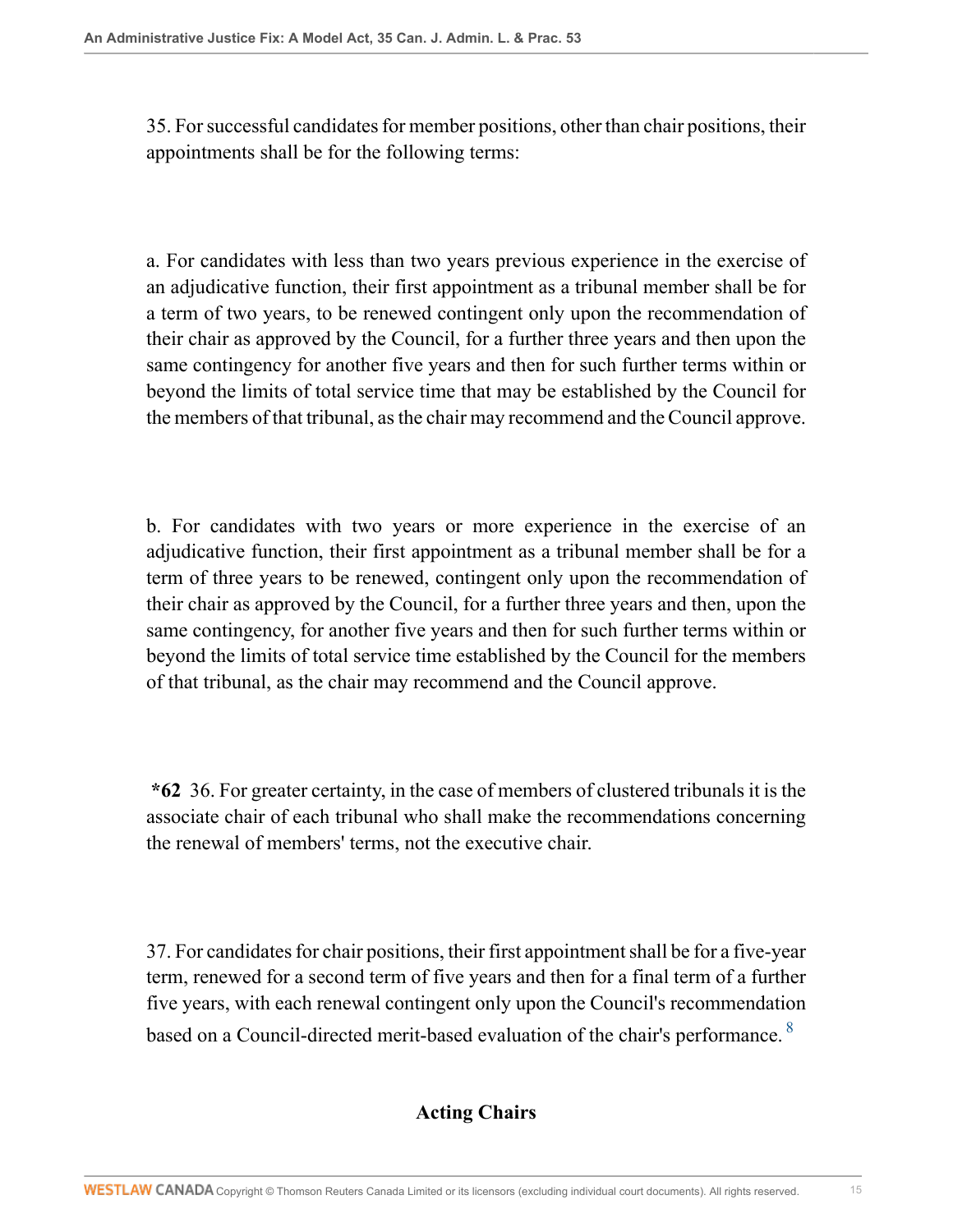38. In the event of an unexpected vacancy in a chair position, the Council shall select and the government promptly appoint an acting chair for a term of not more than six months to serve until the recruitment and appointment of a new chair can be completed.

### **Basis for Renewal Recommendations**

39. Each term-renewal recommendation for incumbent members other than chairs shall be based on merit-based performance appraisals by the chair of the member's tribunal the nature of which are approved in advance by the Council.

40. The recommendation shall be made when the appraisal satisfies the appraiser that the member's performance meets with the tribunal's standards and accords with the tribunal's reasonable needs and expectations.

# **Delayed Renewals**

41. When the renewal of a member's or chair's term of appointment has been recommended by their chair or, in the case of chairs, by the Council, but the renewal proceedings have not been completed before the member's or chair's current term expires, the term of that member's or chair's appointment shall be deemed to have been extended until the renewal proceedings are completed.

### **Non-Renewals for Reasons Short of Just Cause--Notice and Compensation**

42. In the event that a chair concludes that a member's performance will not justify a term-renewal recommendation for reasons that do not rise to the level of just cause for dismissal, the chair shall give the member confidential notice of that conclusion at least six months before the expiration of the member's current term and at the time of that notice cease assigning new cases to that member.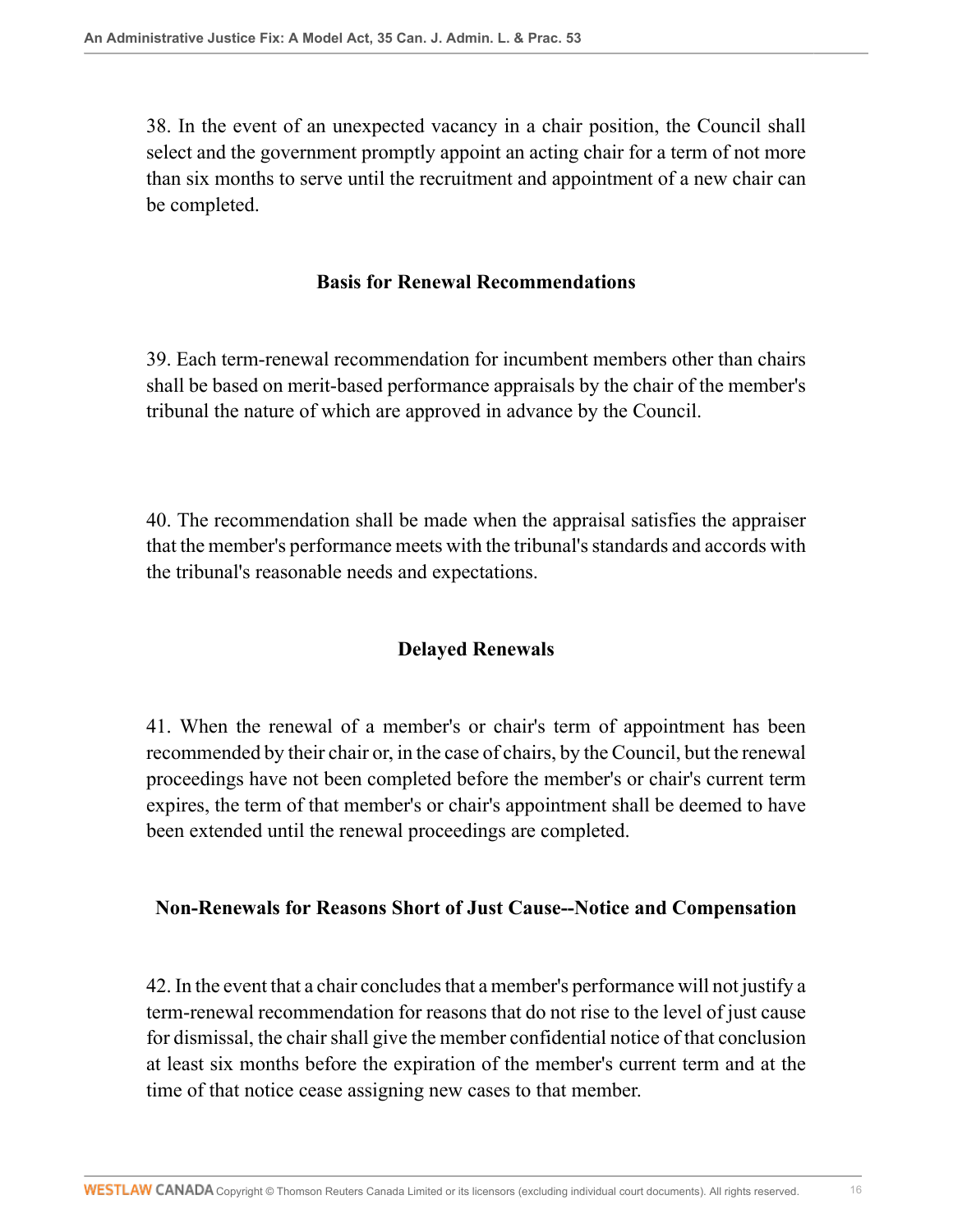43. Upon receipt of such a notice, the member may choose to resign or may apply in confidence to the Council for a confidential review by the Council of the chair's grounds for refusing a renewal recommendation and upon completion of that review the Council may order such disposition of the matter as it sees fit.

**\*63** 44. If as a result of the chair's inability to recommend renewal of a member's term for reasons not amounting to just cause the member resigns or departs from the tribunal upon or before the expiration of the member's current term, the member shall be entitled to a separation package equal to four months of compensation and four months of continued benefits.

45. Except as otherwise directed by the chair, members who receive notice of a pending non-renewal and as a result leave the tribunal shall be authorized and required to complete their outstanding decisions and will be compensated for that work on the per diem rate approved for part-time members.

### **Discharge for Cause**

46. In the event that a chair finds grounds that in the chair's opinion do rise to the level of just cause for dismissal of a member without notice, the chair shall halt the continuation of cases by that member and advise the Council in confidence of those findings. Upon receipt of such advice the Council shall with notice to the member arrange for a confidential review of the tribunal chair's findings by an independent investigator and upon receipt of the investigator's report the Council may reinstate the member or proceed with a dismissal-proceeding which shall provide the impugned member with a fair hearing before an independent adjudicator chosen by the member and approved by the Council.

47. In the event the Council becomes aware that there may be grounds amounting to just cause for the dismissal without notice of a chair, the Council shall by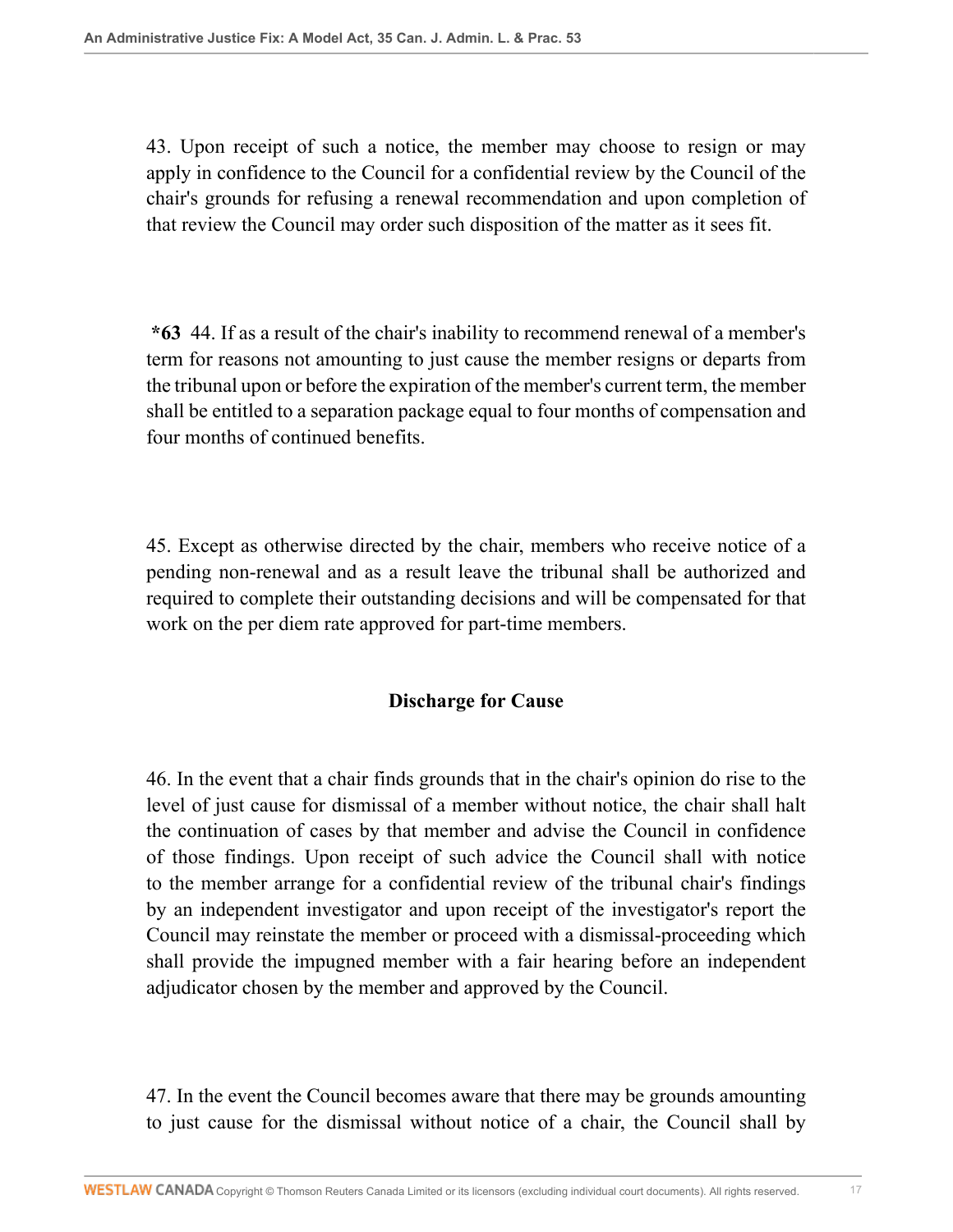confidential communication to the chair and the Ministry suspend the chair's appointment with continuing compensation and benefits, and assign a person chosen by it to assume the chair's responsibilities while it investigates the alleged grounds. Upon receipt of the investigator's report, the Council may reinstate the chair or proceed with a dismissal-proceeding which shall provide the impugned chair with a fair hearing before an independent adjudicator chosen by the chair and approved by the Council.

# <span id="page-17-0"></span>**PART V: ROSTER REDUCTIONS [9](#page-23-6)**

### **Once Filled, Positions Deemed Permanent**

48. Once a tribunal position is established through the appointment of an individual as a member of that tribunal, that position shall be deemed a permanent roster position and unless and until it is designated to be a redundant position in accordance with the procedures specified in this Part, it shall continue to be filled through the renewals of that member's terms or through the filling of a vacancy in that position by the selection and appointment of another individual all in accordance with the provisions of this Act.

### **\*64 Redundant Positions**

49. When the Ministry concludes that a tribunal may have a larger roster of members than it needs in order to deal in a timely fashion with the flow of cases it can reasonably expect in the foreseeable future, it shall in confidence but in consultation with the tribunal's chair develop a roster-reduction proposal specifying:

a. The facts and analysis on which the caseload projections and tribunal production levels are based;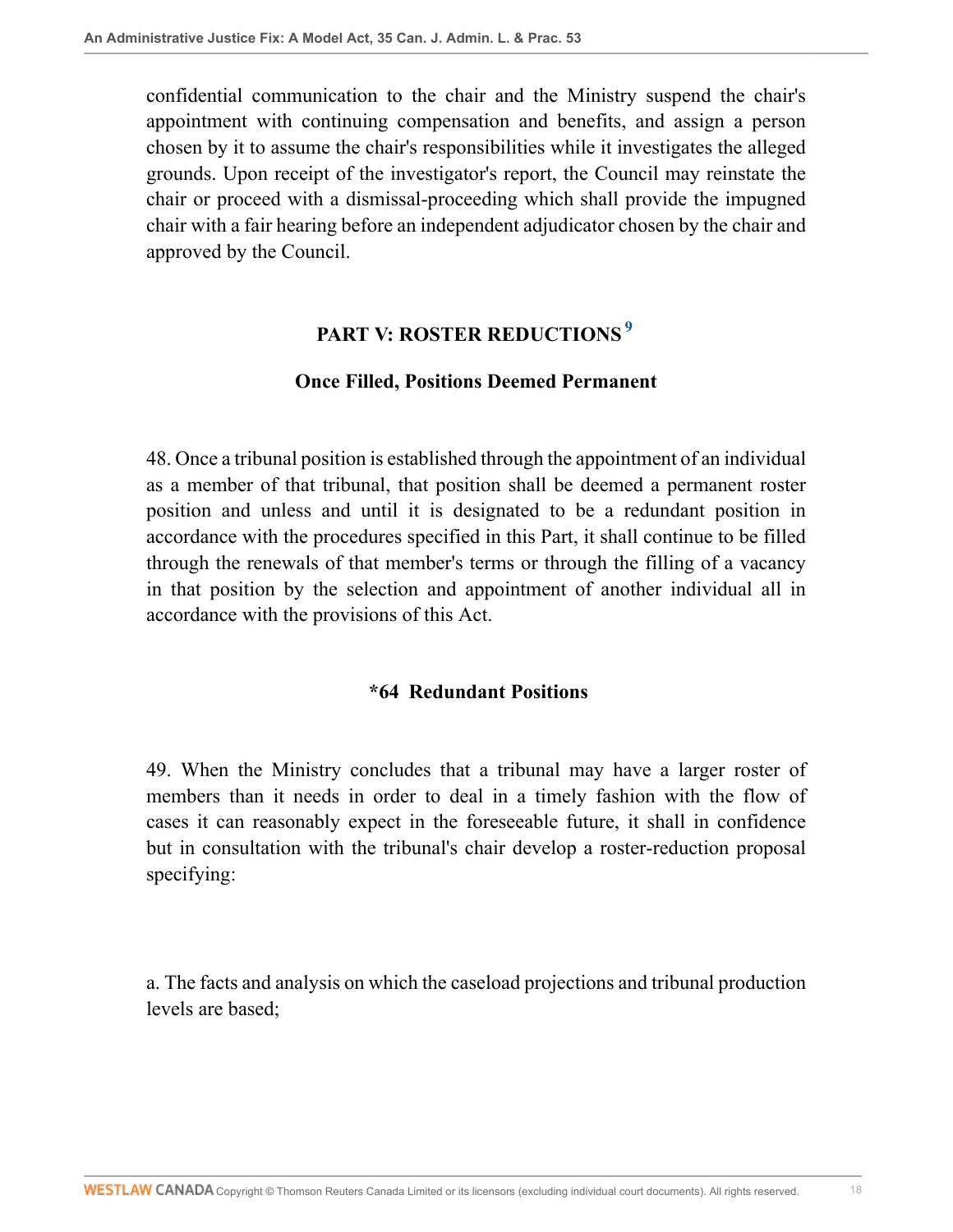b. the number of positions it proposes to declare redundant;

c. the protocol for identifying the particular positions that are to be declared redundant including the members whose expected term renewals may have to be denied in support of the plan, which protocol maximizes fairness for those involved while minimizing the impact on the quality of the tribunal's work going forward;

d. the notice and compensation package for any members who must be effectively "laid off" and the plan for re-engaging them elsewhere in the System where possible; and

e. the strategy for managing the public announcement of the plan.

50. The Ministry will share the proposed roster reduction plan in confidence with the Council which, after consultation in confidence with the tribunal's chair, shall give the Ministry its opinion of the plan and after considering that opinion the Ministry will make such adjustments, if any, as in its opinion are warranted in light of that opinion and may then proceed with the plan as adjusted.

51. Members whose positions are declared redundant shall be authorized and required to complete the writing of decisions pending at the time of the lay-off and may with the chair's approval continue the hearing of cases of which they are seized at the time of the lay-off, for all of which they shall be compensated at the per diem rate applicable to part-time members.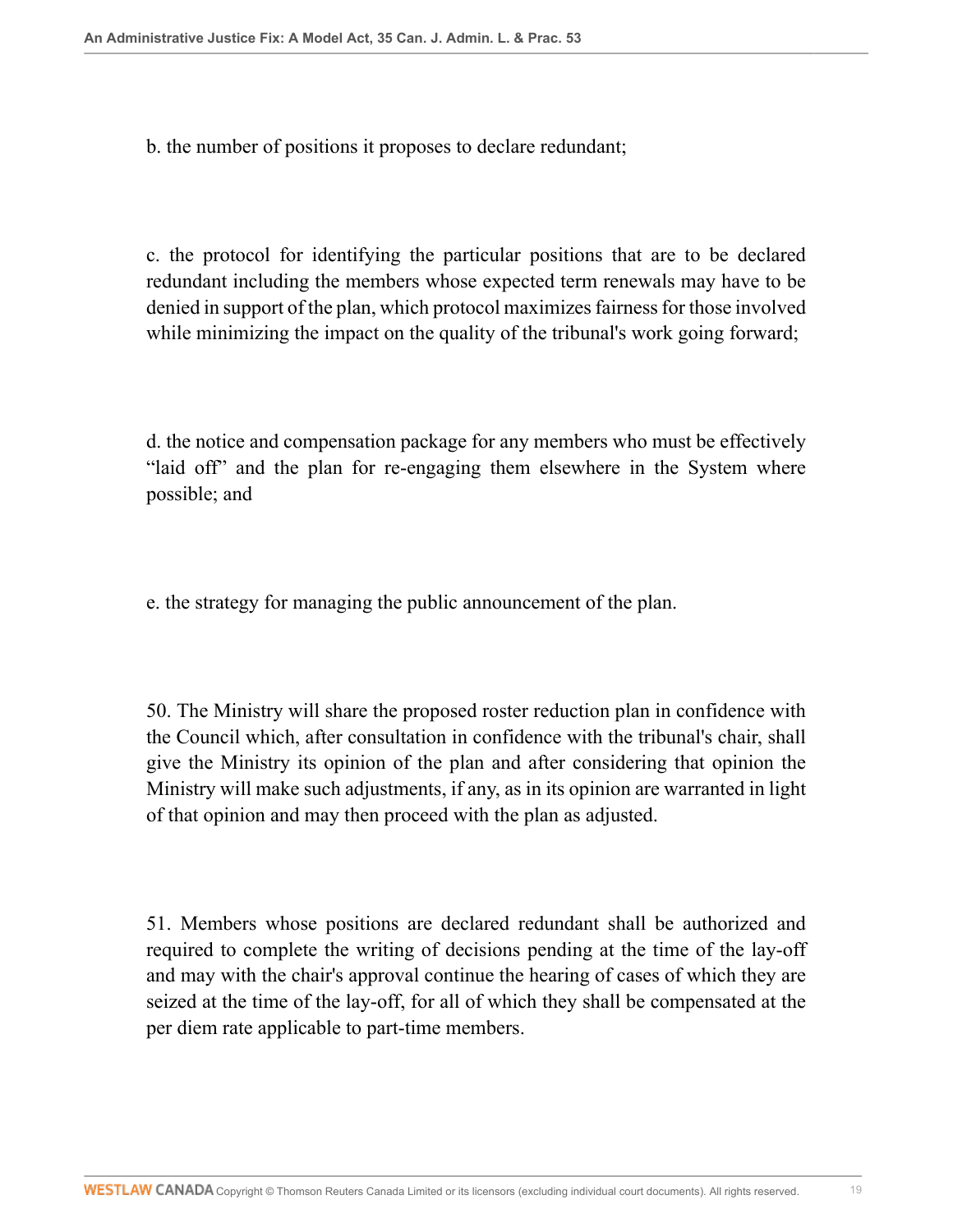52. Members whose positions are declared redundant and who leave the System shall be entitled to a compensation package of four months salary and four months continued benefits from the expiry date of their last term.

### **PART VI: MEMBERS' COMPENSATION**

53. The full-time members' salaries and benefits and the part-time members' perdiem rates shall be established and adjusted annually in accordance with the system for determining compensation levels for members of the Ontario public service for which purpose they shall be deemed to be members of the public service. In compensation-setting and adjustment proceedings the Council shall be deemed have the standing of the members' public-service employer.

## **\*65 PART VII: TRIBUNAL ADMINISTRATION**

## **Reliance on its Own Employees**

54. All of the support functions and services a tribunal requires to meet its adjudicative responsibilities, including for greater certainty the HR function, the registrar function, legal services, library and IT and computer support, the decisionpublishing function, and the general administrative and management functions, shall be provided by employees of the tribunal recruited, hired and supervised by the tribunal.

### **Chair as Chief Executive Officer**

55. A tribunal's chair, and in the case of a cluster of tribunals, a clustered tribunal's executive chair, shall be the tribunal's chief executive officer reporting to the Minister of Administrative Justice, with all members of the administrative staff reporting directly or indirectly to the chair. There shall be no reporting relationship between the tribunal and the government or Ministry except through the chair or in the case of a cluster of tribunals also through the cluster's executive chair.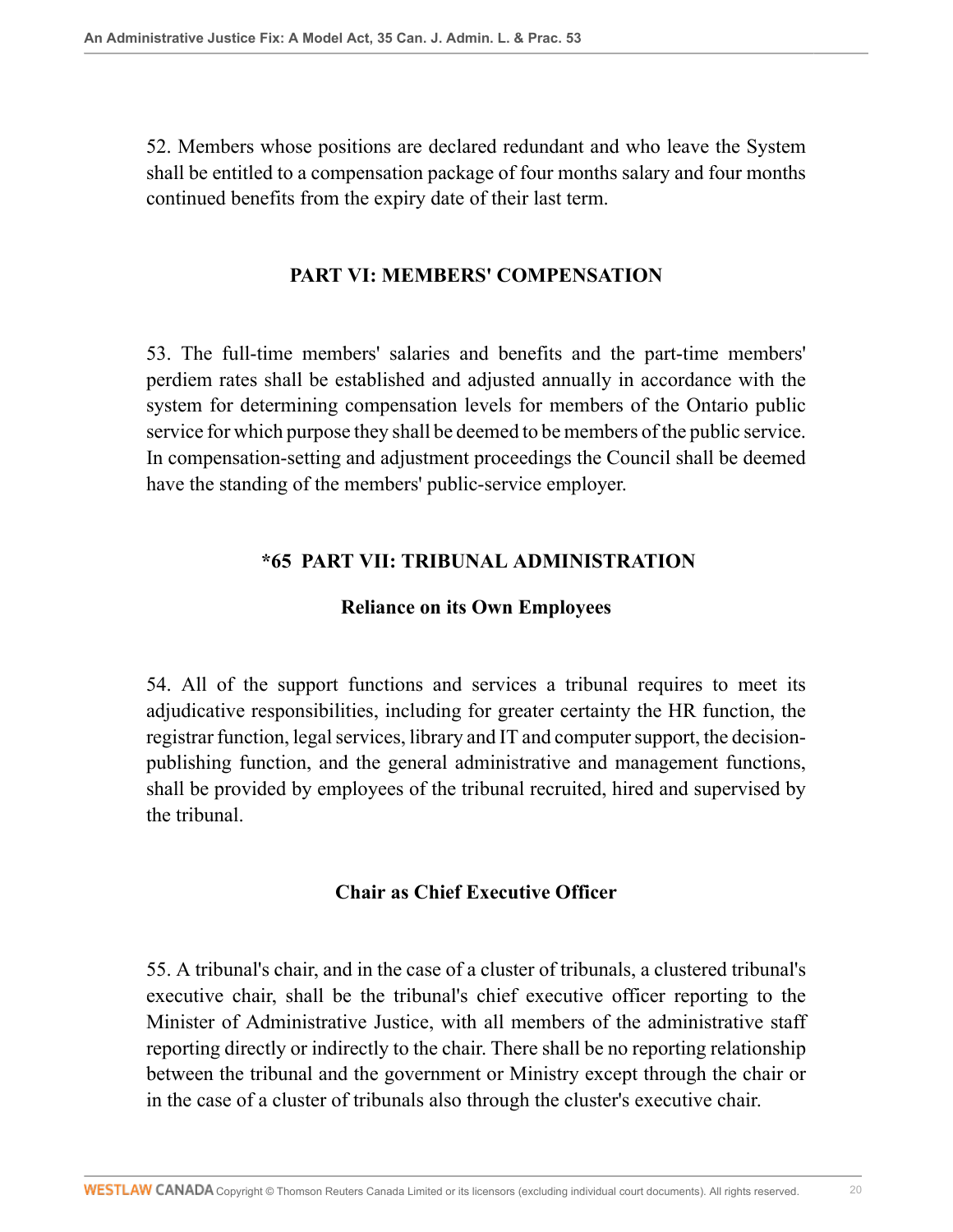### **Employment Status**

56. A tribunal's employees shall be hired as employees of the tribunal through selection processes supervised by the tribunal's chair and comparable to the selection processes for appointment to positions in the public service, but as employees of the tribunal they shall not have the status of members of the public service.

# **Tribunal Location**

57. The location of a tribunal's offices shall be determined by the tribunal subject to Council's approval.

# **Compensation**

58. Subject to changes that may be dictated by any collective bargaining agreement that may pertain between the tribunal and any of its employees, the administrative staff's salaries and benefits shall be established and adjusted annually in accordance with the system for determining compensation levels and benefits for members of the Ontario public service for which purpose they shall be deemed to be members of the public service. In compensation-setting and adjustment proceedings the tribunal shall be deemed to have the standing of the staff's public-service employer.

# **Optimal diversity and inclusivity**

59. A tribunal's process for recruiting and selecting its employees shall be so devised as to optimize the opportunities for establishing and maintaining a staff that is appropriately diverse and inclusive especially relative to the diversity of the tribunal's communities of users.

# **\*66 Budgets**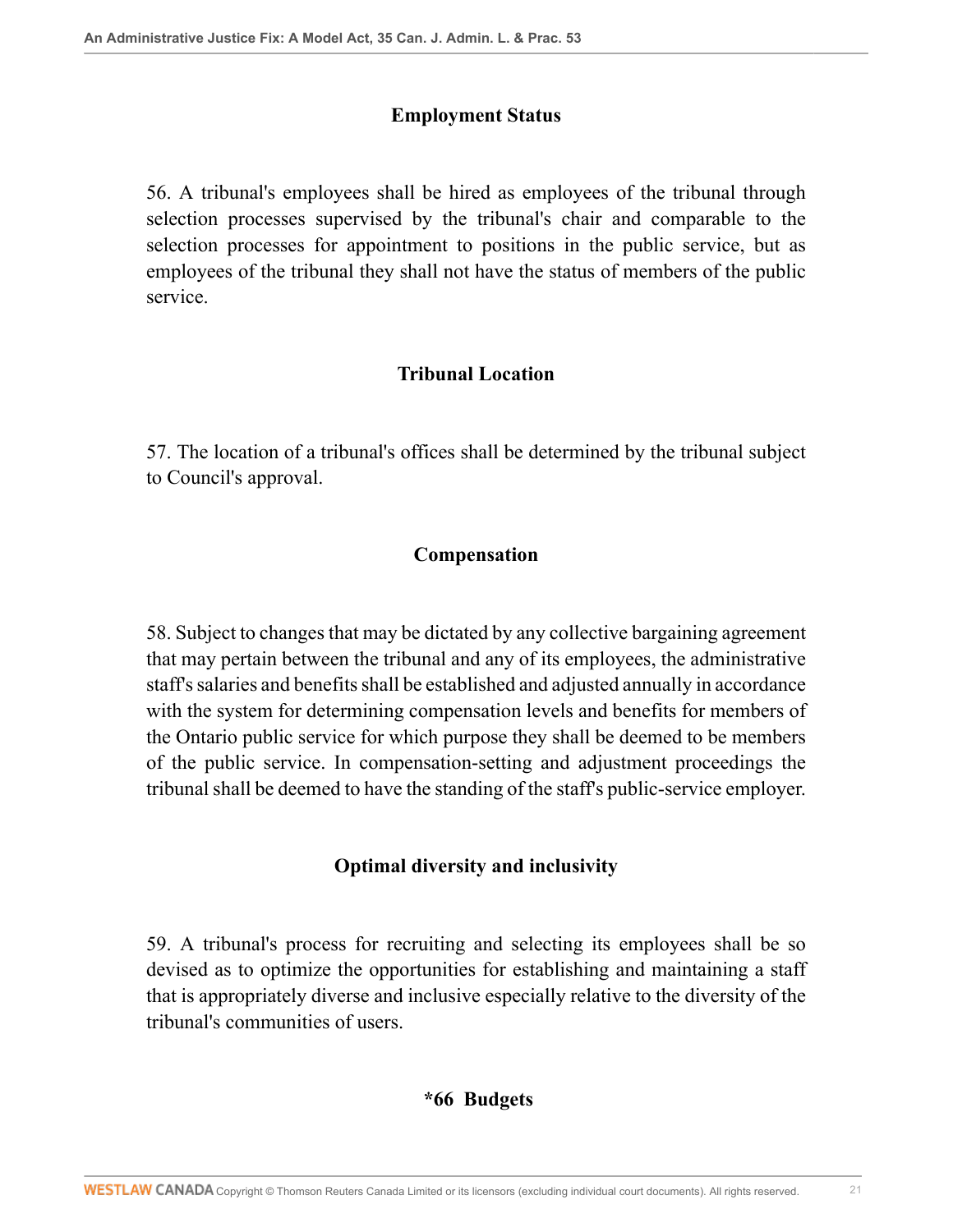60. A tribunal's annual expenditures on member and staff salaries and benefits, office expenses and capital expenditures shall conform with annual budgets developed by the chair and defended by the chair in the Ministry's budget approval process and approved by the government. In the event of irreconcilable differences between the chair and the Ministry or government on budget issues, the chair may invoke the assistance of the Council as a mediator in the dispute.

#### **PART VIII: TRANSITION**

#### **Adjustment of Terms**

61. On the date of proclamation of this Act, the terms of appointment of incumbent members (for greater certainty including tribunal executive chairs, chairs, and associate chairs) of all the tribunals in Ontario's Administrative Justice System whose existing terms of appointment are set to expire within less than 24 months of the proclamation date may have their terms increased to such dates as the Council may decide.

62. On the date of proclamation of this Act, the terms of appointment of members (for greater certainty including tribunal executive chairs, chairs, and associate chairs) whose existing terms are set to expire within more than 24 months of the proclamation date, may have their terms shortened to 24 months as the Council may decide.

#### **User Satisfaction Surveys**

63. Three months after the proclamation date, the Council shall launch user satisfaction surveys of individuals who were parties to the disputes that each tribunal had resolved by decisions issued during the 12 months preceding the proclamation date and of advocates who may have represented the parties in those proceedings before the tribunal.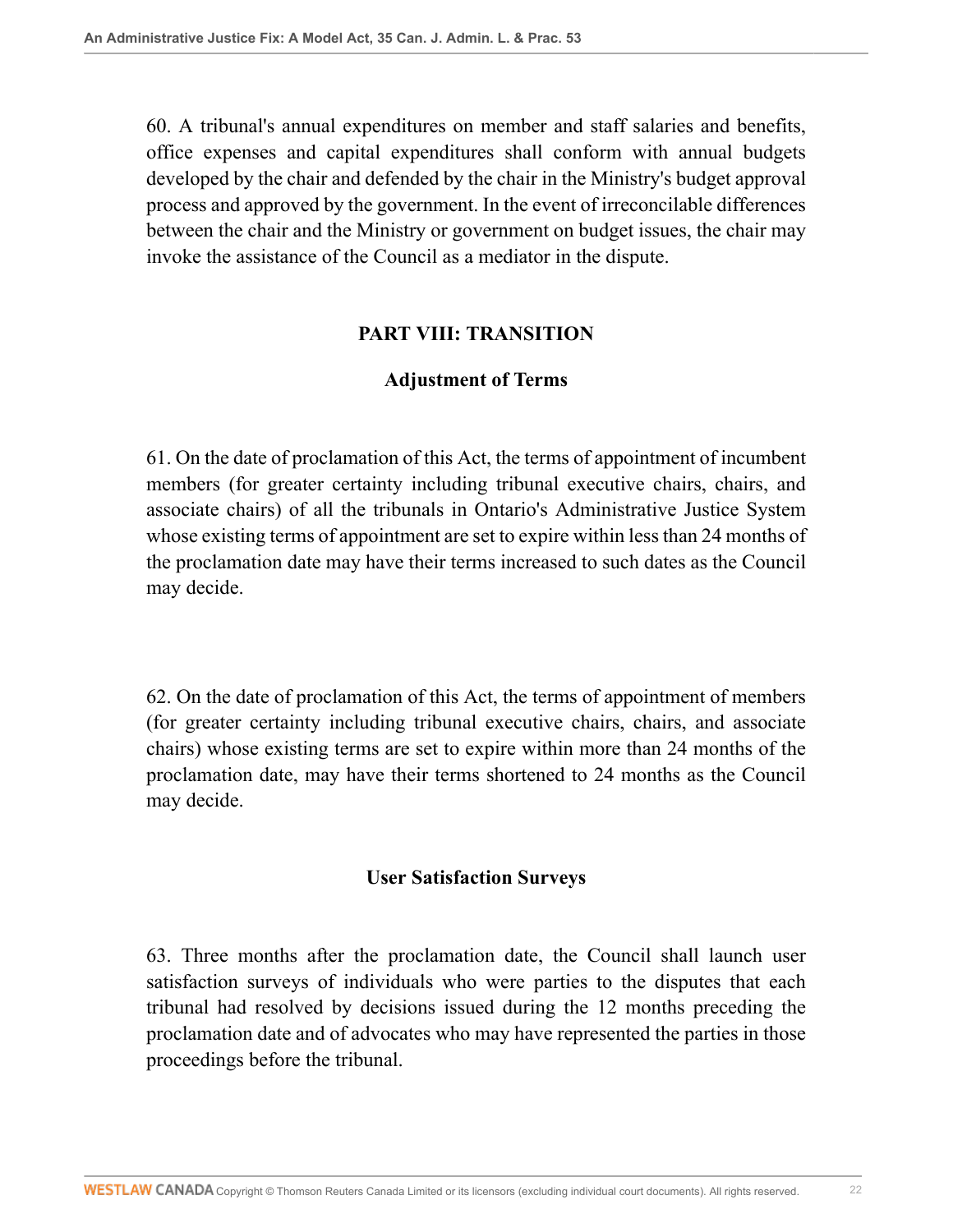64. For the purpose of the survey, each tribunal shall divulge to the Council the contact information for the parties to the proceedings leading to the decisions in question and their advocates, if any. The Council shall hold that information in confidence and use it only for the purposes of the surveys.

65. In the administration of these surveys, the Council will be free to prioritize the order of tribunals to be surveyed based on the Council's judgement as to the relative degree that a tribunal's typical user communities may be said to include a disadvantaged community and the relative degree of life-altering consequences for users typically at stake in the decisions of the tribunal.

66. The results of the surveys shall be reported to the Council and to the chairs of the tribunals surveyed and not made public but may be discussed in confidence with affected tribunal chairs or members.

### **Interim Acting Appointments**

67. During the transition period--the 24 months following the Act's proclamation date--the Council may propose and the government shall promptly appoint **\*67** individuals to member positions in an acting capacity for terms of not more than one year as needed to fill temporary vacancies.

#### Footnotes

<span id="page-22-0"></span>[a1](#page-0-0) S. Ronald Ellis, Q.C., lawyer, former academic, and former administrative justice adjudicator and administrator, author of *Unjust by Design: Canada's Administrative Justice System*, and the principal blogger at administrativejusticereform.ca.

<span id="page-22-1"></span>[1](#page-0-1) See the work of Tribunal Watch Ontario at tribunalwatch.ca.

<span id="page-22-2"></span> $\mathfrak{D}$ This is a revised and expanded version of the Model Act originally published on the author's website, administrativejusticereform.ca.